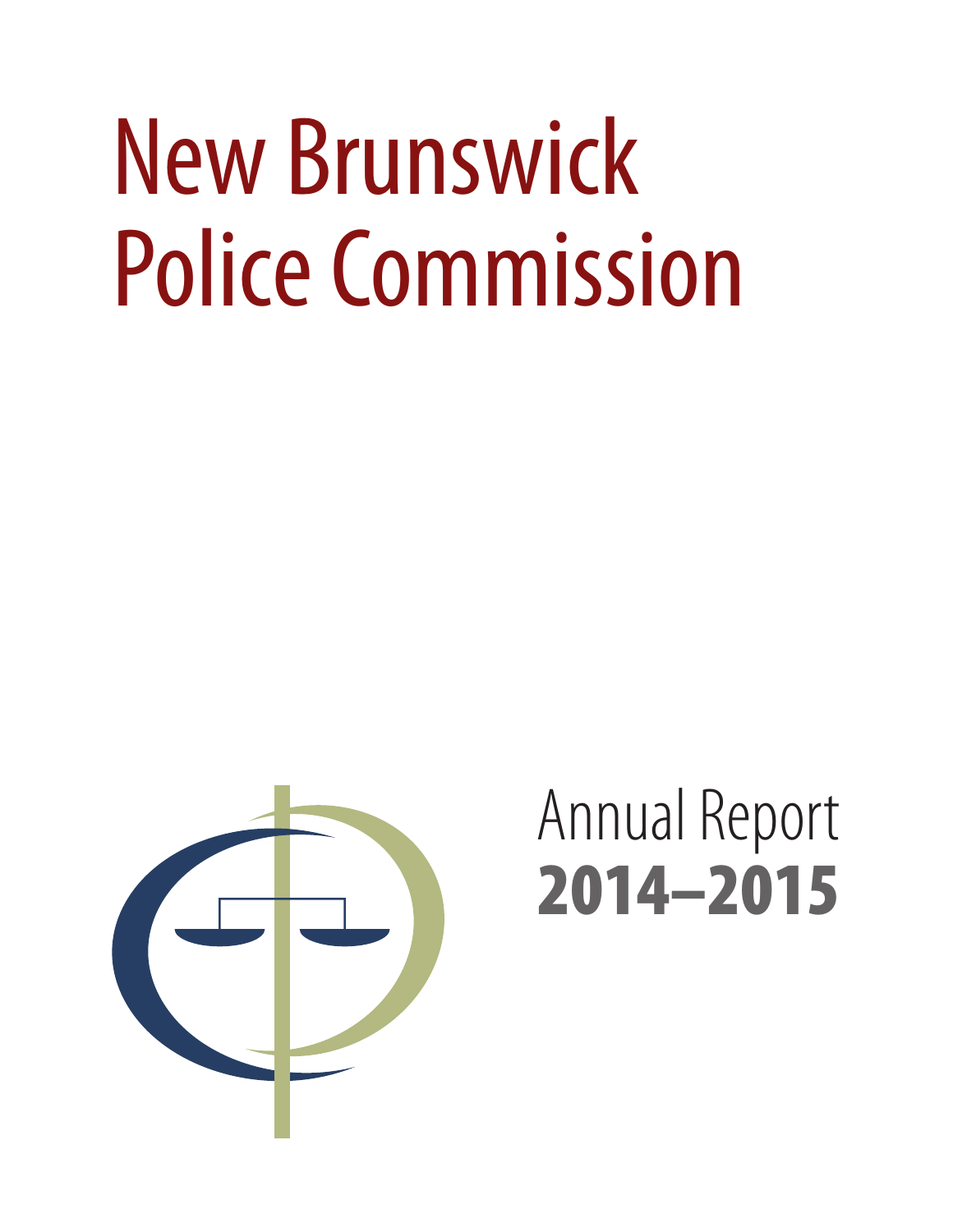#### **New Brunswick Police Commission Annual Report 2014–2015**

Province of New Brunswick PO 6000, Fredericton NB E3B 5H1 CANADA

[www.n](www.gnb.ca)bpolicecommission.ca

ISBN 978-1-4605-0959-3 (Bilingual print edition) ISBN 978-1-4605-0960-9 (PDF: English edition)

ISSN 0822-1774 (Bilingual print edition) ISSN 0822-1774 (PDF: English edition)

10595 | 2016.03 | Printed in New Brunswick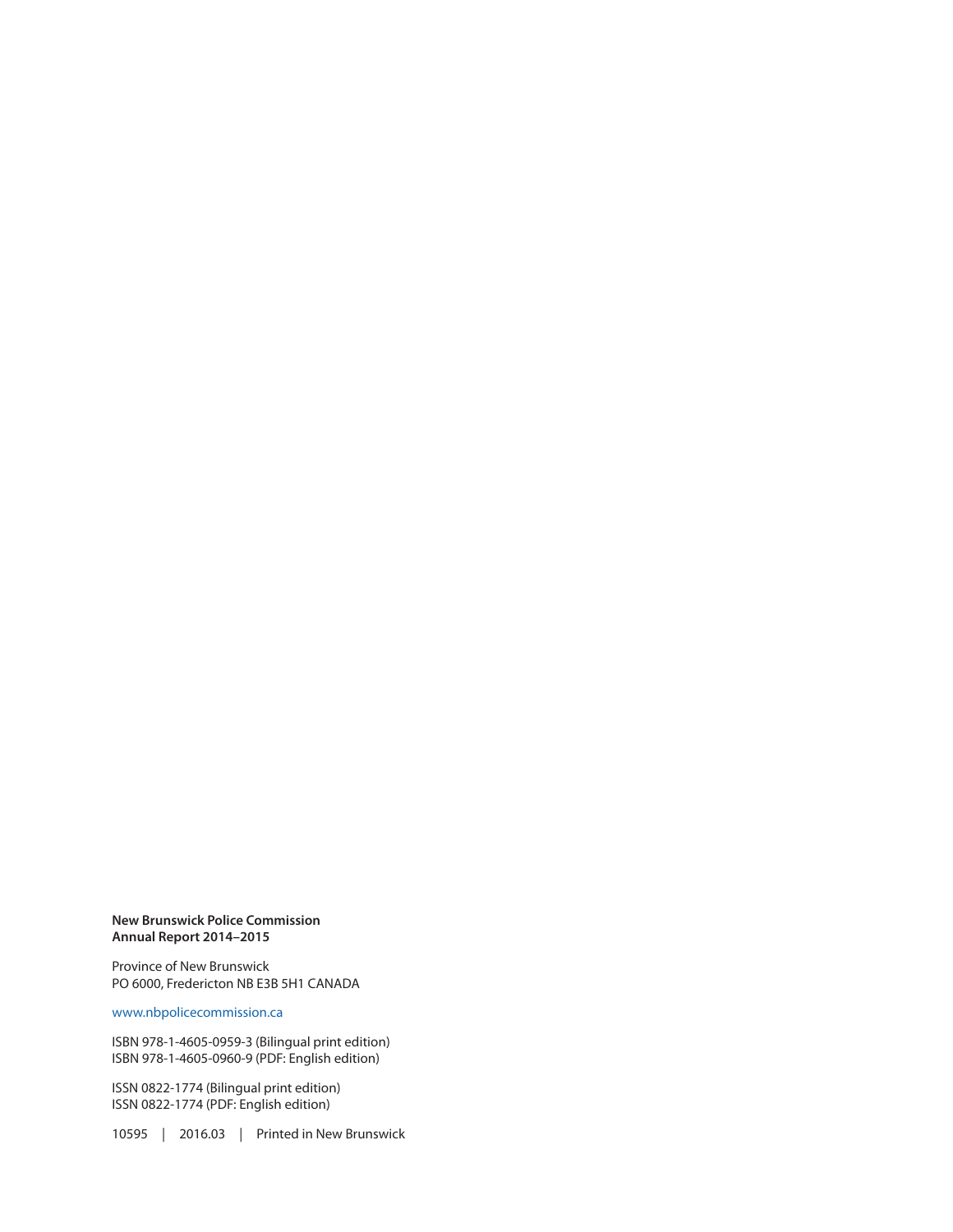### *Transmittal letters*

#### **From the Minister to the Lieutenant-Governor**

**The Honourable Jocelyne Roy Vienneau Lieutenant-Governor of New Brunswick**

May it please your Honour:

It is my privilege to submit the Annual Report of the New Brunswick Police Commission, Province of New Brunswick, for the fiscal year April 1, 2014 to March 31, 2015.

Respectfully submitted,

Stephen Har

Honourable Stephen Horsman Minister

#### **From the Acting Chair to the Minister Honourable Stephen Horsman Minister of Public Safety and Solicitor General**

Sir:

I am pleased to be able to present the Annual Report describing operations of the New Brunswick Police Commission for the fiscal year 2014–2015.

Respectfully submitted,

Janey 'm

Robert M. Stoney, CD Acting Chair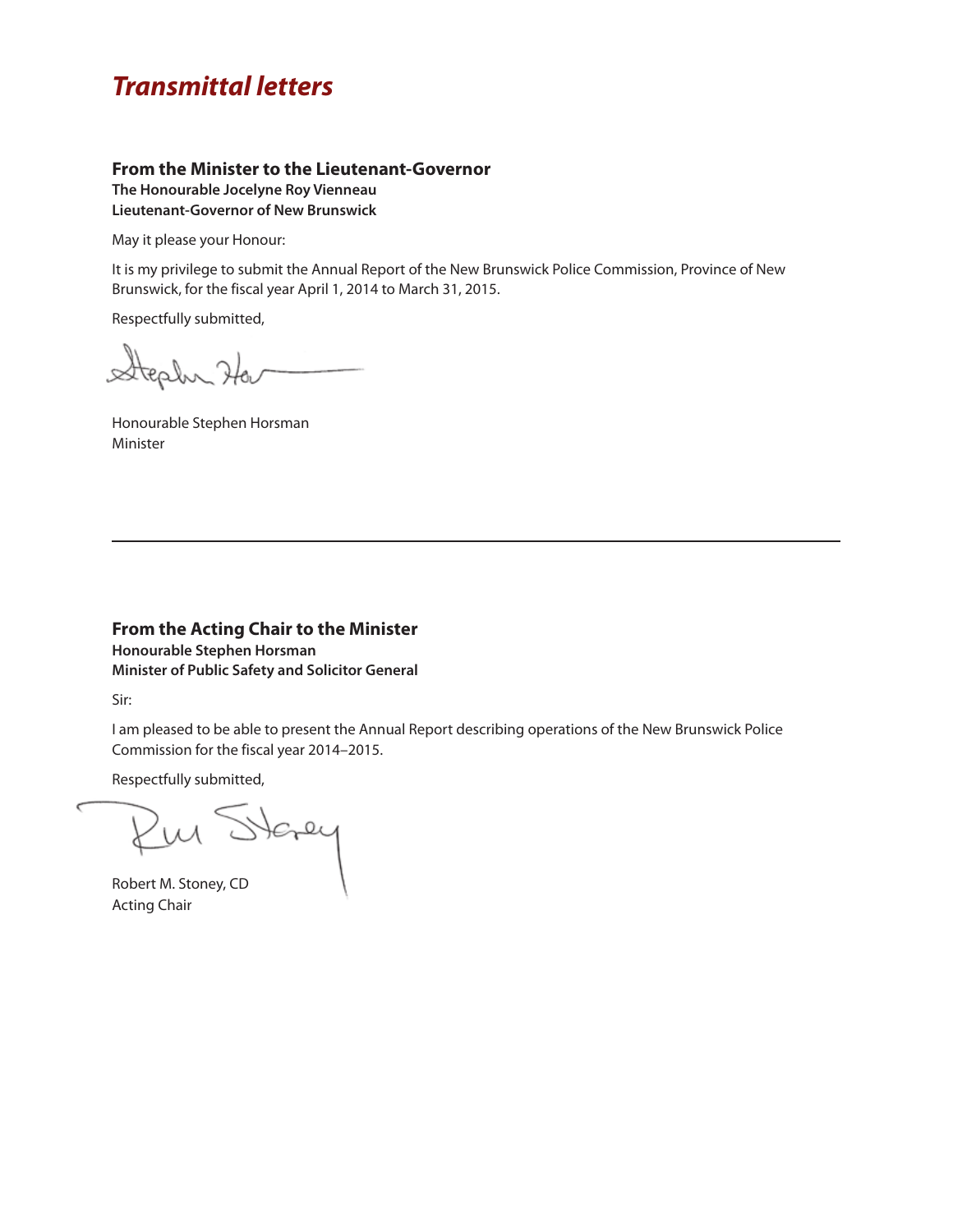### Table of contents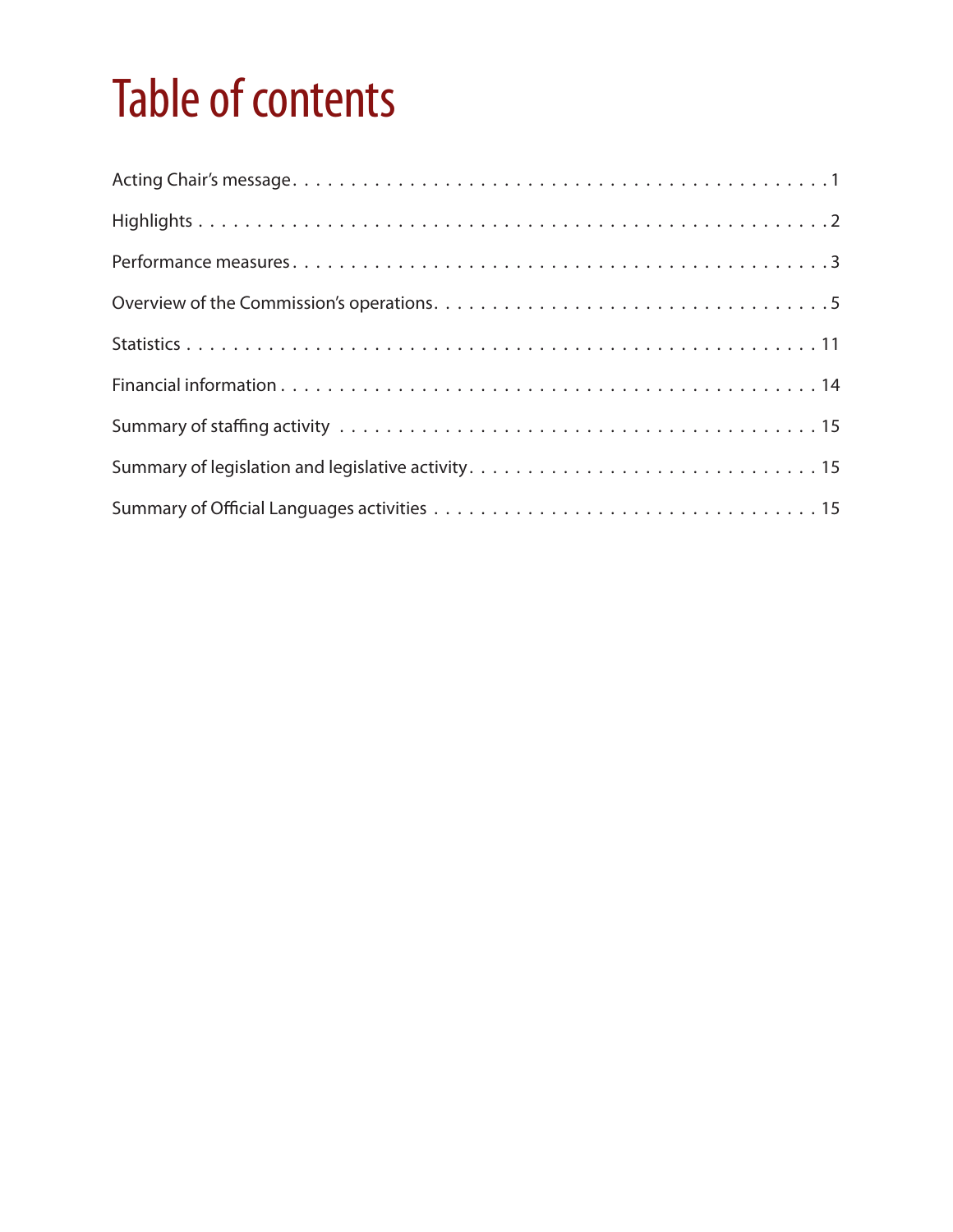### <span id="page-4-0"></span>Acting Chair's message

Fiscal year 2014–2015 was a very active period for the New Brunswick Police Commission.

Our main focus of effort has been on four specific fronts, namely: advocating for amendments to the *Police Act*; addressing the issue of 'adequacy of policing', championing the increased awareness of Post-Traumatic Stress Disorder in first responders; and participating in the annual police audit cycle with the Director of Crime Prevention and Policing Standards, with a focus on leave management processes.

Progress has been made on advancing the realization by all stakeholders that the *Police Act* requires amendments. We are hopeful that a formalized process will commence shortly, under the stewardship of the Department of Public Safety, which will facilitate an open, frank and constructive examination of various aspect of the *Police Act*.

Post-Traumatic Stress Disorder (PTSD) is an insidious and debilitating mental illness that has a preponderant impact on first responders. In keeping with the Commission's public awareness mandate, we have been championing the increased awareness of PTSD throughout the year in the form of panel discussions, seminars and supporting officers' personal initiative activities to gain further training as first-line responders for mental health awareness.

The concept of 'adequacy of policing' is not defined in the *Police Act* and it has become necessary to commence an outreach program to various municipalities and regional police boards to explain the Commission's role in assessing whether a specific police force is meeting a community's needs in an adequate fashion. As well, in the hope of providing more intellectual rigor to the concept of 'adequacy', the Commission has embarked on discussions with the New Brunswick academic community to commence a research project on this subject, with a view to the creation of an 'adequacy algorithm' that would encapsulate both the objective and subjective criteria that would apply to policing in general and policing within the context of a particular community within the province.

Our mission is "to safeguard the public interest in New Brunswick policing". It is a task we strive to achieve every day, and through our efforts in 2014–2015, we at the New Brunswick Police Commission believe that the public confidence in New Brunswick's police forces and the individual men and women who police our communities remains strong and continues to grow.

Gey

Robert M. Stoney, CD Acting Chair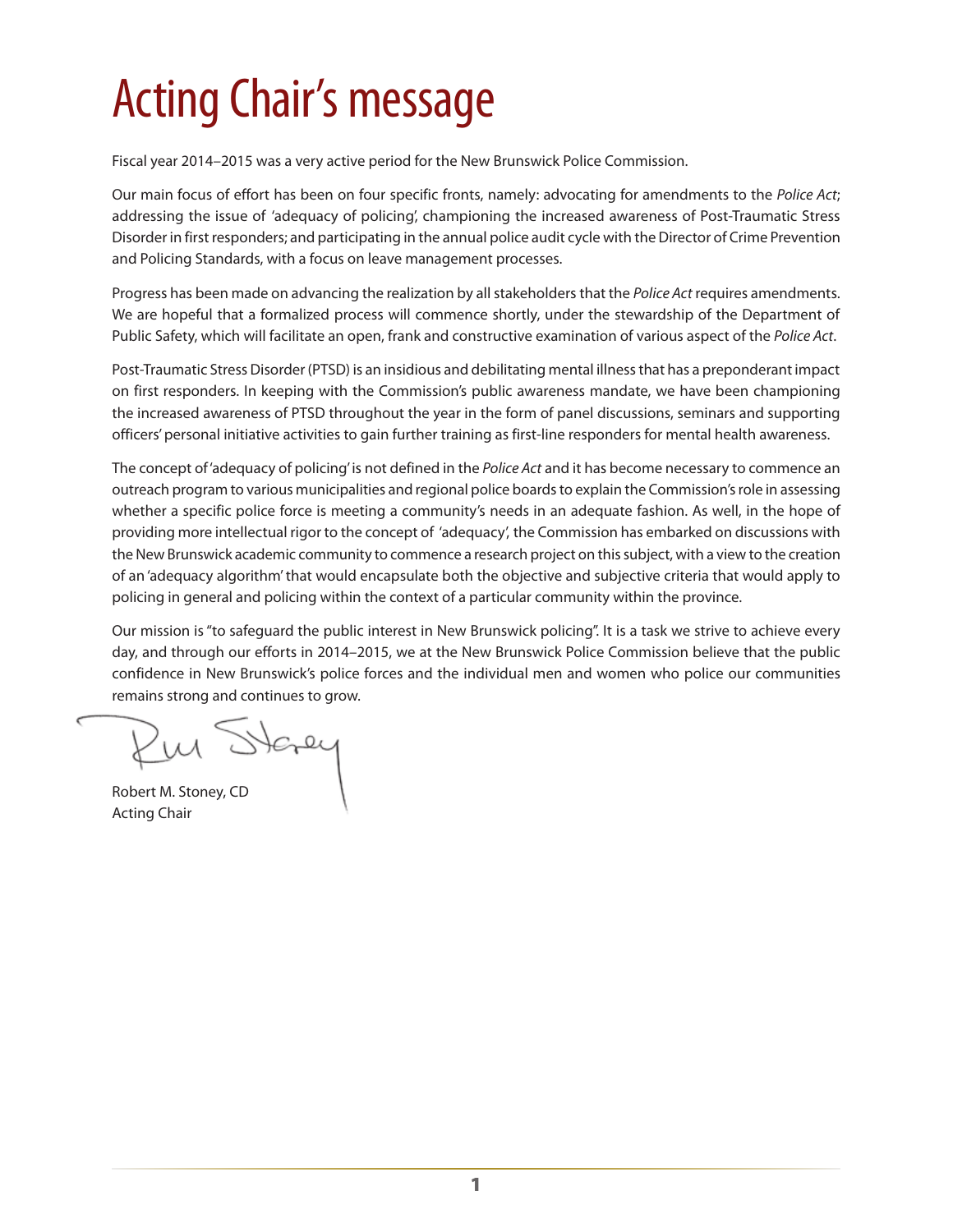## <span id="page-5-0"></span>**Highlights**

#### **During the 2014–2015 fiscal year, the New Brunswick Police Commission focused on these strategic priorities:**

As a whole, the Commission met on three separate occasions in 2014–2015; in Miramichi on June 5–6, 2014, at a Commission information and planning session in Keswick on October 2–3, 2014, and in Rothesay on February 9–10, 2015. All three events were highly successful, with the Miramichi and Rothesay events providing a convenient venue to meet with the Civic Authorities for the Miramichi, as well as with the Kennebecasis Regional Joint Board of Police Commissioners and Saint John Board of Police Commissioners. The session in Keswick provided an opportunity for the Commission to conduct a muchneeded review of its Mission, Values and to refresh its mandate.

Much of the Commission's focus this past year has been on its "adequacy of policing" and "community outreach" mandates. To this end, numerous briefings and informational sessions were held with various police forces around the province, with the Civic Authorities in Fredericton and Saint John, and with the New Brunswick Association of Chiefs of Police.

The outgoing Executive Director, Pierre Beaudoin and the Acting Vice-Chair, Ronald Cormier, also attended the annual conference of the Canadian Association for Civilian Oversight of Law Enforcement (CACOLE), in Victoria, BC in May of 2014, and the acting Chair attended a one day conference of the Canadian Association for Police Governance (CAPG), in Halifax, in August of 2014. Both conferences provided excellent opportunities for networking with other likeminded entities across the country.

Lastly, the incoming Executive Director, Steve Roberge, attended a two day planning session for CACOLE's, 2015 Conference in Ottawa in October of 2014 whereby the Commission championed the development of a panel discussion and presentation with regards to Post Traumatic Stress Disorder (PTSD) that will be held on May 13, 2015.

In partnership with the Department of Public Safety, Director of Crime Prevention and Policing Standards, the Commission participated in the annual review/audit of all municipal and regional police forces in the province. Our focus this year was on the process of recording and tracking leave entitlement and administration amongst officers in each of the various police forces.

One of the Commission's themes this year has been the promotion of awareness and understanding of PTSD and how it has an impact on first responders. To that end, the Commission hosted a PTSD Awareness Seminar on January 19, 2015 at Crandall University in Moncton, and invited representatives from law enforcement, the fire marshals, paramedics and ambulance services, the coroner's office, family support services, correctional officers, probation, victim services and funeral directors to attend.

Throughout this reporting period, the Commission has been operating with its leadership in an "Acting" capacity. Upon the resignation of the previous Chair, Madame Ferguson-Mallet on March 31, 2014, the Vice-Chair, Robert M. Stoney, assumed the position, powers and duties of Acting Chair. He then appointed Commission member, Ronald Cormier as Acting Vice-Chair. The Government has been briefed on this issue on numerous occasions, yet the Commission, as of the date of this report still awaits substantive appointments for these positions.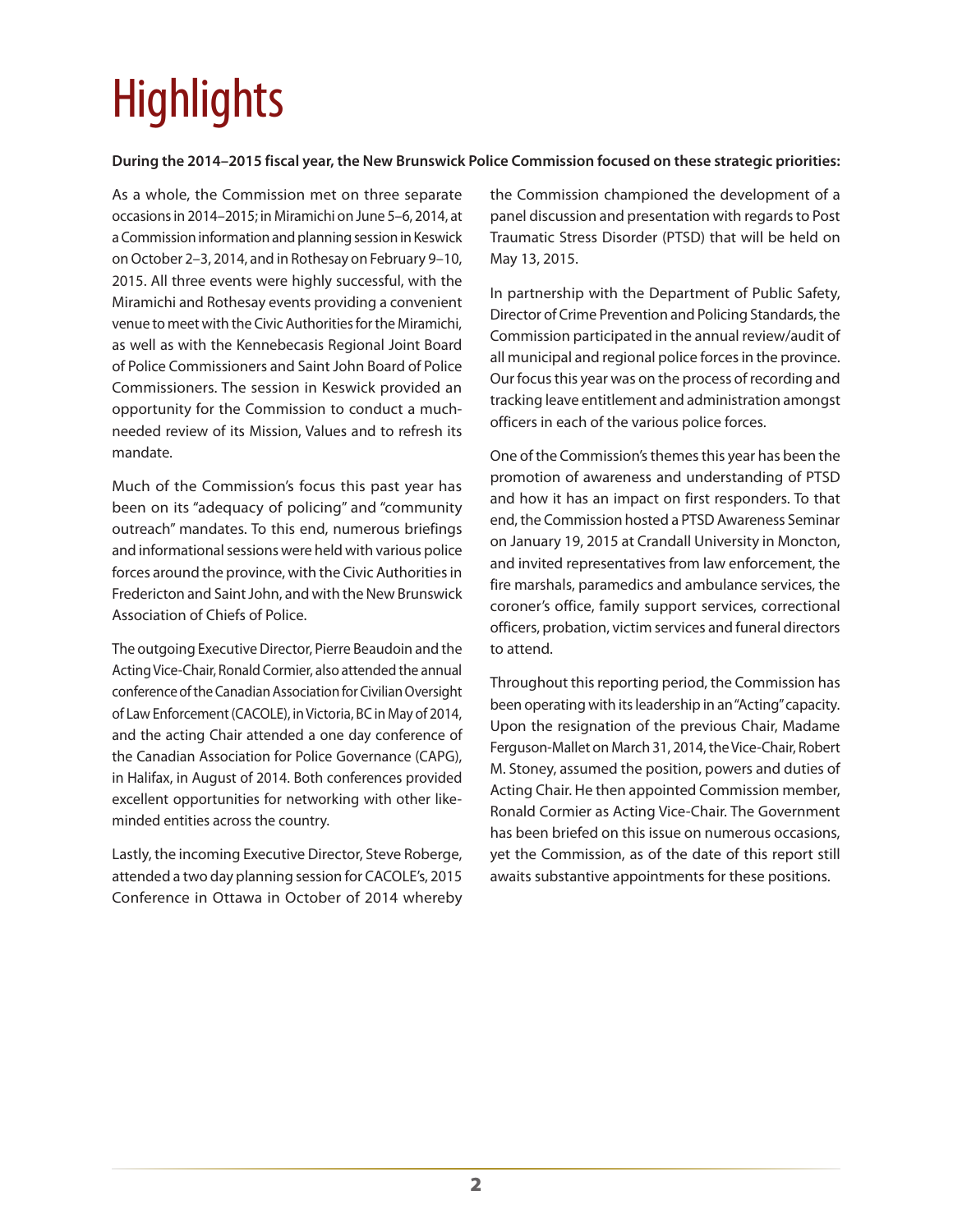### <span id="page-6-0"></span>Performance measures

While the New Brunswick Police Commission has not formally developed a strategy map for 2014–2015, the following table does provide a snap shot of how the Commission's mission "to safeguard the public interest in New Brunswick Policing" was executed through initiatives in 2014–2015.

| Safeguarding Public Interest                                                 | <b>Measures</b>                                                          |
|------------------------------------------------------------------------------|--------------------------------------------------------------------------|
| Promote increased understanding of the<br>Commission's mandate and role      | Number of outreach presentations                                         |
| Facilitate standardization of disciplinary decisions                         | Number of published arbitration decisions                                |
| Promote increased understanding and<br>prevention of PTSD in law enforcement | - Number of PTSD seminars<br>- Number of departments exposed to seminars |

### **Safeguarding public interest**

### **Objective of the measure**

*Promote increased understanding of the Commission's mandate and role.*

#### **Measure**

*Number of outreach presentations.*

### **Description of measure**

An outreach presentation is delivered to stakeholders, partners, civic authorities and/or law enforcement personnel describing the New Brunswick *Police Act* and the mandate and authorities of the New Brunswick Police Commission pursuant to the Act.

### **Overall performance**

During the 2014–2015 fiscal period the Commission delivered presentations to the City of Fredericton civic authority (2), the City of Miramichi civic authority, and police personnel of the Edmundston Police Force.

### **Why do we measure this?**

While the Commission's responsibilities and involvement in the disciplinary overview of New Brunswick police forces is becoming better known, the authorities granted to the Commission under the *Police Act* are not as wellknown nor understood. The Commission's mandate to examine any issue related to policing in all New Brunswick police jurisdictions (including the RCMP) is not understood by the police forces and much less by the civic authorities. A better understanding of the Commission's role by stakeholders, partners, civic authorities, and law enforcement can foster greater accountability to the public's interest. An increased number of these presentations results in an increase in the information available and a greater familiarity with the Commission.

### **Objective of the measure**

*Facilitate standardization of disciplinary decisions.*

#### **Measure**

*Number of published arbitration decisions.*

### **Description of measure**

Arbitrator's decisions of imposed disciplinary and corrective measures are public documents pursuant to the New Brunswick *Police Act*. As such, the decisions may be published to complement the Act's mandate to correct and educate the police population with respect to appropriate police conduct. Having the decisions published provides precedents for civic authorities, Chiefs of Police, police member representatives and arbitrators to evaluate the level of discipline that may arise from breaches of the *Code of Professional Conduct Regulation* under the New Brunswick *Police Act*. This availability helps to promote more consistency in disciplinary decisions thus fostering greater accountability to the public's interest.

### **Overall performance**

During the 2014–2015 fiscal period, 100% of the arbitration decisions rendered within New Brunswick were published to the New Brunswick Police Commission's web site.

### **Why do we measure this?**

A greater number of arbitration decisions being publically posted ensures a larger repertoire of situations to reference thus fostering more consistency in the administration of the disciplinary process. Consistency in the process contributes to an improvement in the public's confidence in the credibility of the disciplinary process.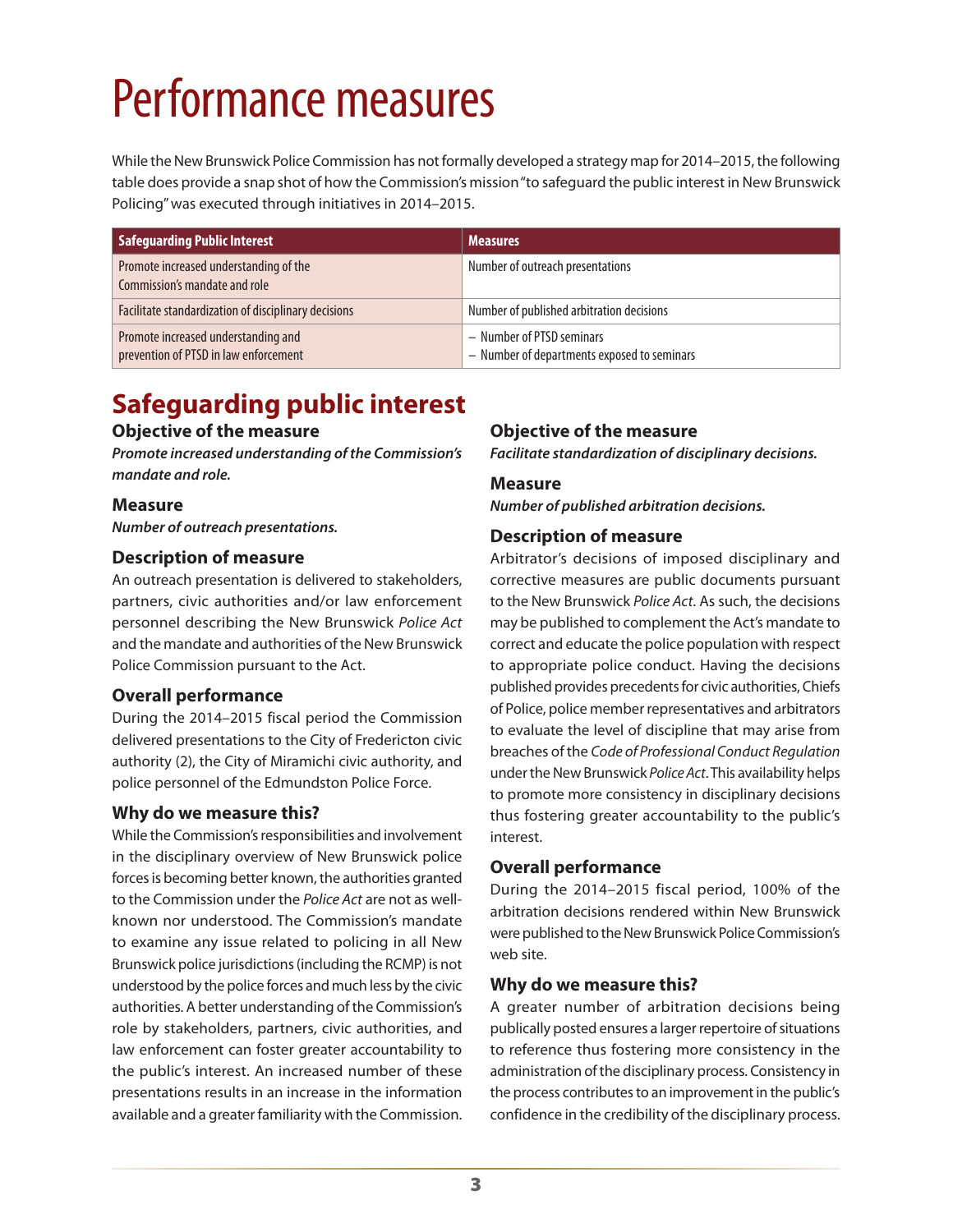### **Objective of the measure**

*Promote increased understanding and prevention of PTSD in law enforcement.*

#### **Measure**

*Number of PTSD seminars and the number of departments exposed to seminars.*

### **Description of measure**

Providing the largest number of seminars possible to the greatest number of organizations results in a greater exposure to the subject of Post-Traumatic Stress Disorder (PTSD) as well as the possibilities that exist to prevent its occurrence and facilitate the treatment of this illness.

### **Overall performance**

While the Commission was only able to provide one PTSD seminar to 60 attendees in fiscal year 2014–2015, interest in the seminar met with a large variety of representation from the Amherst Police Department, Atlantic Police Academy, Bathurst Police Force, BNPP Regional Police Force, Codiac RCMP, Coroners (DPS), Corrections (DPS), Court Services, Edmundston Police Force, NB Fire Marshal office, Fredericton Police Force, NB Association of Funeral Directors and Embalmers, Kennebecasis Regional Police Force, Military Police Regiment, Miramichi Police Force, NB Police Commission, Policing Services, Probation and Community Services, Sackville RCMP, Saint John Police Force, Sheriff Services and Woodstock Police Force.

### **Why do we measure this?**

An increased number of these presentations results in an increase in the information available and a greater familiarity with PTSD and its symptoms, prevention and treatment, all contributing to a reduction in the illness.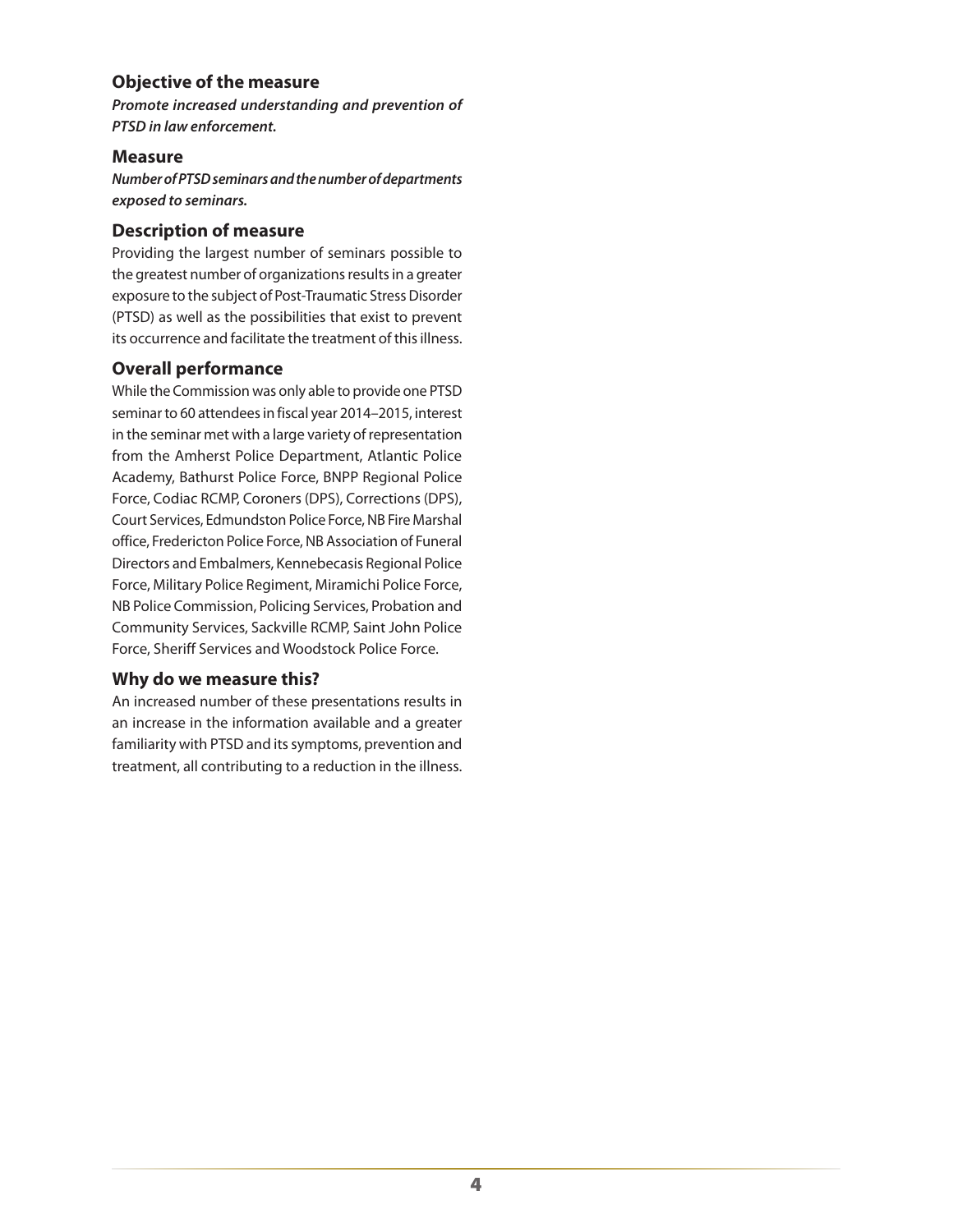### <span id="page-8-0"></span>Overview of the Commission's operations

The New Brunswick Police Commission has as its mission "To safeguard the public interest in NB Policing".

Role of the New Brunswick Police Commission:

- **1.** the investigation and determination of complaints by any person relating to the conduct of a member of a municipal or regional police force;
- **2.** the characterization and review of conduct, service or policy complaints relating to municipal or regional police forces;
- **3.** the investigation and determination of any matter relating to any aspect of policing in any area of the Province, either on its own motion, at the request of a board or council, or at the direction of the Minister of Public Safety;
- **4.** the determination of the adequacy of municipal, regional and Royal Canadian Mounted Police forces within the Province, and whether each municipality and the Province is discharging its responsibility for the maintenance of an adequate level of policing; and
- **5.** the ensuring of consistency in disciplinary dispositions through maintenance of a repository of disciplinary and corrective measures taken in response to *Police Act* breaches.

The Commission is comprised of three permanent full time employees reporting to the Chair of the Commission and was structured in 2014–2015 with six Commission members who are volunteers receiving nominal remuneration for the days they participated in Commission meetings or reviews.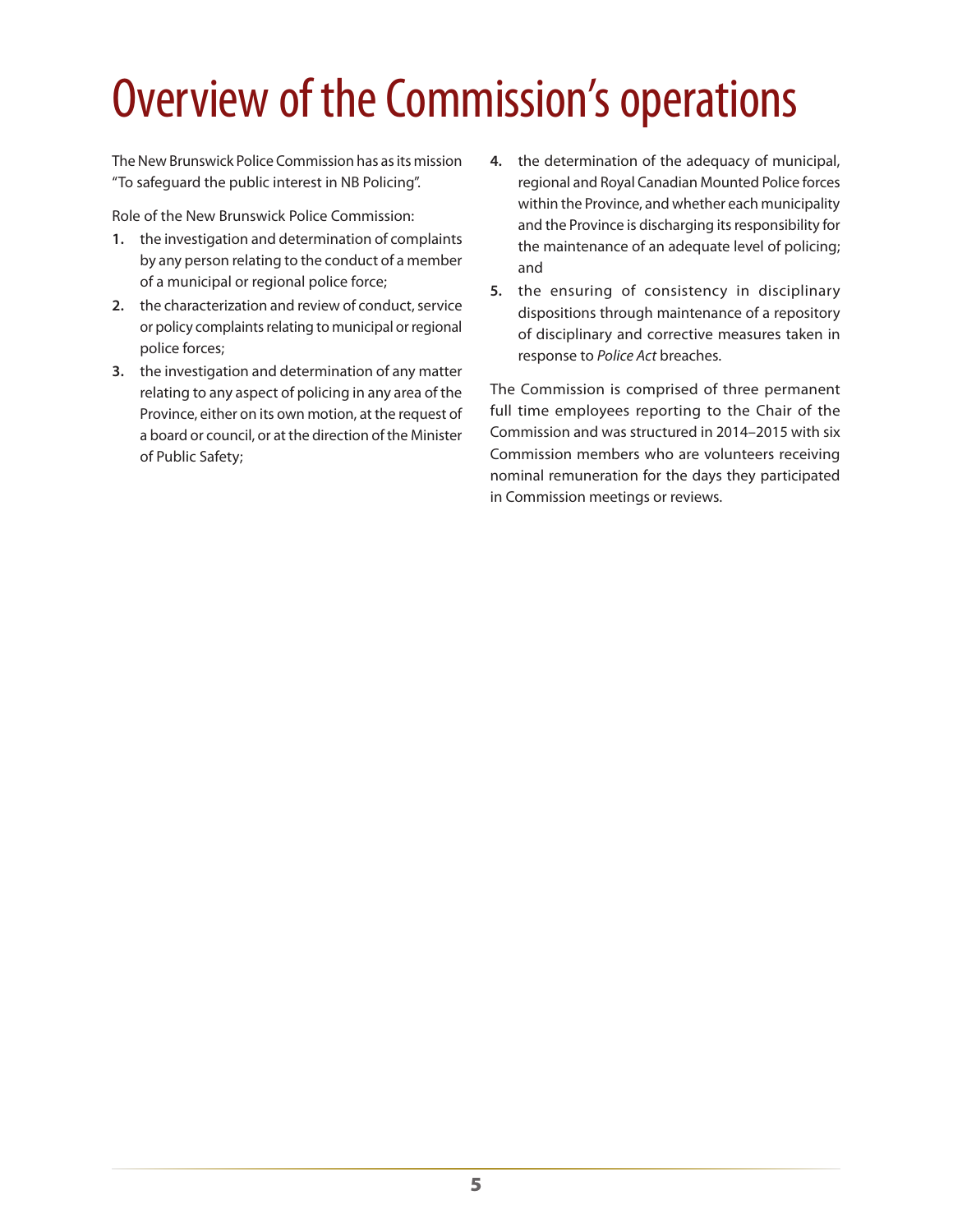### **High-level organizational chart**

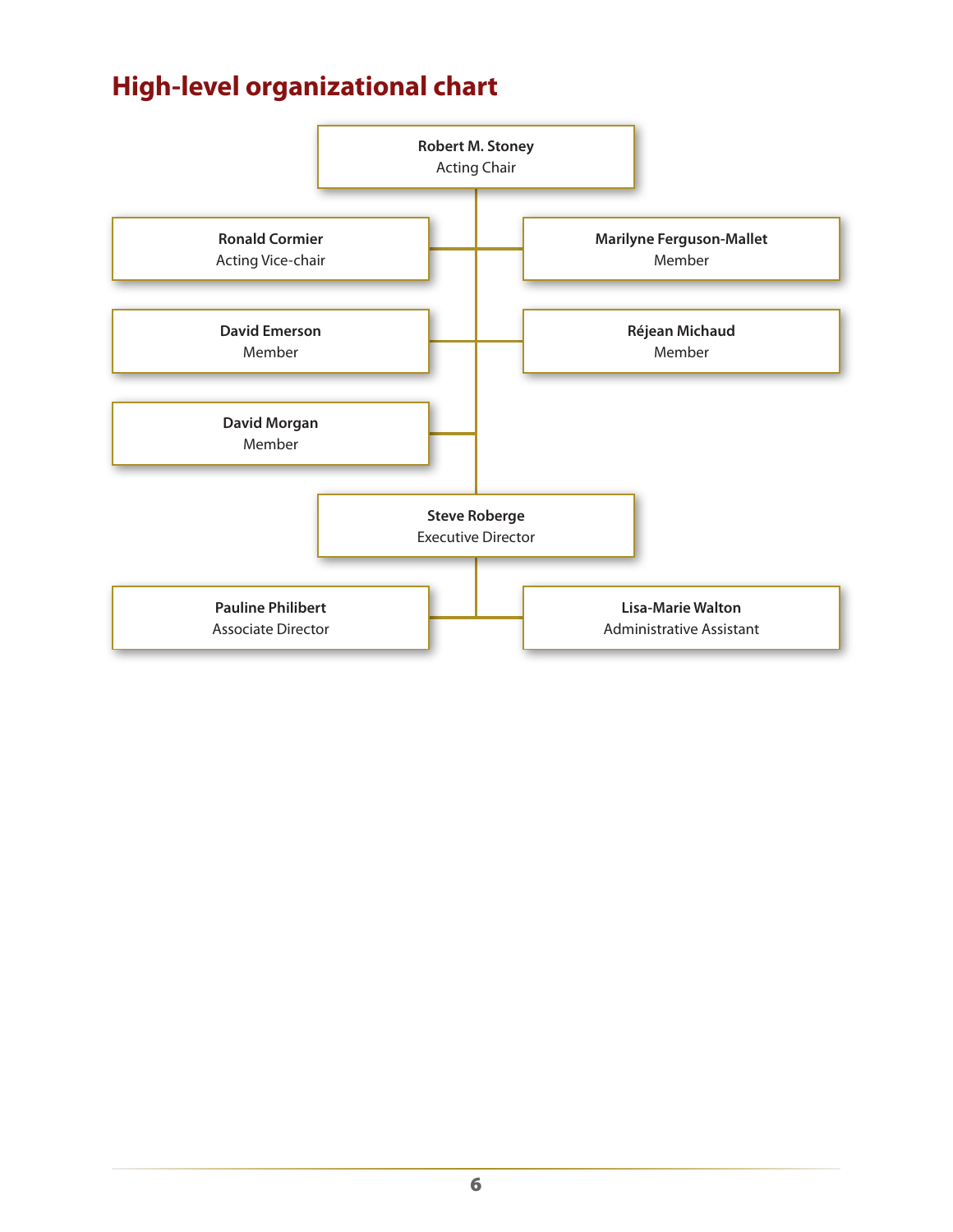The public's horror and revulsion at the tragic events in Moncton in June of 2014 and the murder of Canadian soldiers in St. Jean and Ottawa in October of 2014 underscores the need for all entities involved in public safety to redouble their efforts to ensure that public confidence in public safety, and in all the various organizations that keep us safe on a daily basis, are not only maintained, but bolstered.

The complaints resolution process has continued unabated through this period with a number of Commission-driven investigations taking place throughout the year. The trend noted in the Commission's 2013–2014 Annual Report whereby police officers subject to a *Police Act* investigation choose to opt-out of participation in the Settlement Conference process in favour of the more rigid and adversarial process of binding arbitration has continued through 2014–2015. Whether this speaks to systemic deficiencies in the *Police Act* itself, or in the officers' confidence in the Settlement Conference process remains to be seen.

#### **Adequacy of policing**

Under the New Brunswick *Police Act*, the Commission is provided the authority to assess the adequacy of each police force and the Royal Canadian Mounted Police and whether each municipality and the Province is discharging its responsibilities for the maintenance of an adequate level of policing. As such, the Commission can investigate any matter relating to any aspect of the policing of any area of the Province. The methodology for conducting this investigation may be under the format of a public hearing. The results of this investigation and/ or hearing are to be reported to the Minister of Public Safety who can be granted access to all files prepared and all exhibits, depositions and other evidence presented or acquired during the course of an investigation and/ or hearing.

A civic authority may eliminate any police position if the civic authority determines that the position is no longer necessary. However, the New Brunswick *Police Act* requires the civic authority to obtain the approval of the Commission prior to invoking any reductions.

Unfortunately, what constitutes an adequate level of policing generally resides with a police force to develop the necessary methodology to empirically demonstrate the true flow-through costs attributable to an adequate level of police resourcing. Until such time as New Brunswick police forces can demonstrate the true costs,

they will continue to rely upon anecdotal commentary to support municipal/regional budget increases in a timeframe when crime statistics are reflecting decreases.

To consistently fulfill its mandate with respect to evaluating the adequacy of policing, the Commission requires clarity on the definition of adequacy, in the context of the combined operational and environmental factors in the policing jurisdiction under examination.

The Commission has now embarked on further study to identify a diagnostic instrument that incorporates an array of factors that include but may not be limited to:

- empirical measurement of demography, geography, crime statistics, and other social/economic characteristics of a police jurisdiction;
- levels of service and responsiveness provided to the community serviced by a police force; and
- costs associated with policing.

#### **Complaint Process — Conduct Complaints**

The procedures under the New Brunswick *Police Act*  and the *Code of Professional Conduct Regulation* for the processing of complaints against a municipal/regional police force, or a police officer, vary depending on with whom the complaint has been filed.

An individual may lodge his/her complaint in writing with a Chief of Police, a Board of Police Commissioners (a board) or with a municipal council (civic authority) where a board has not been established or directly with the Chair of the New Brunswick Police Commission (the Commission). Internal discipline complaints may also be lodged by a chief of police against a member of his/ her police force.

When the Commission takes over the processing of a conduct complaint from a chief of police, a board or a civic authority, the provisions under the *Police Act* that apply to the powers of the chief of police or civic authority will also apply, with the necessary modifications, to the Commission.

The Commission must, at the direction of the Minister or may, on its own motion, in response to a complaint by a person, or at the request of a board or council, investigate any matter relating to any aspect of policing in any area of the Province. The Commission may examine the conduct of a police officer, whether or not a conduct complaint has been filed.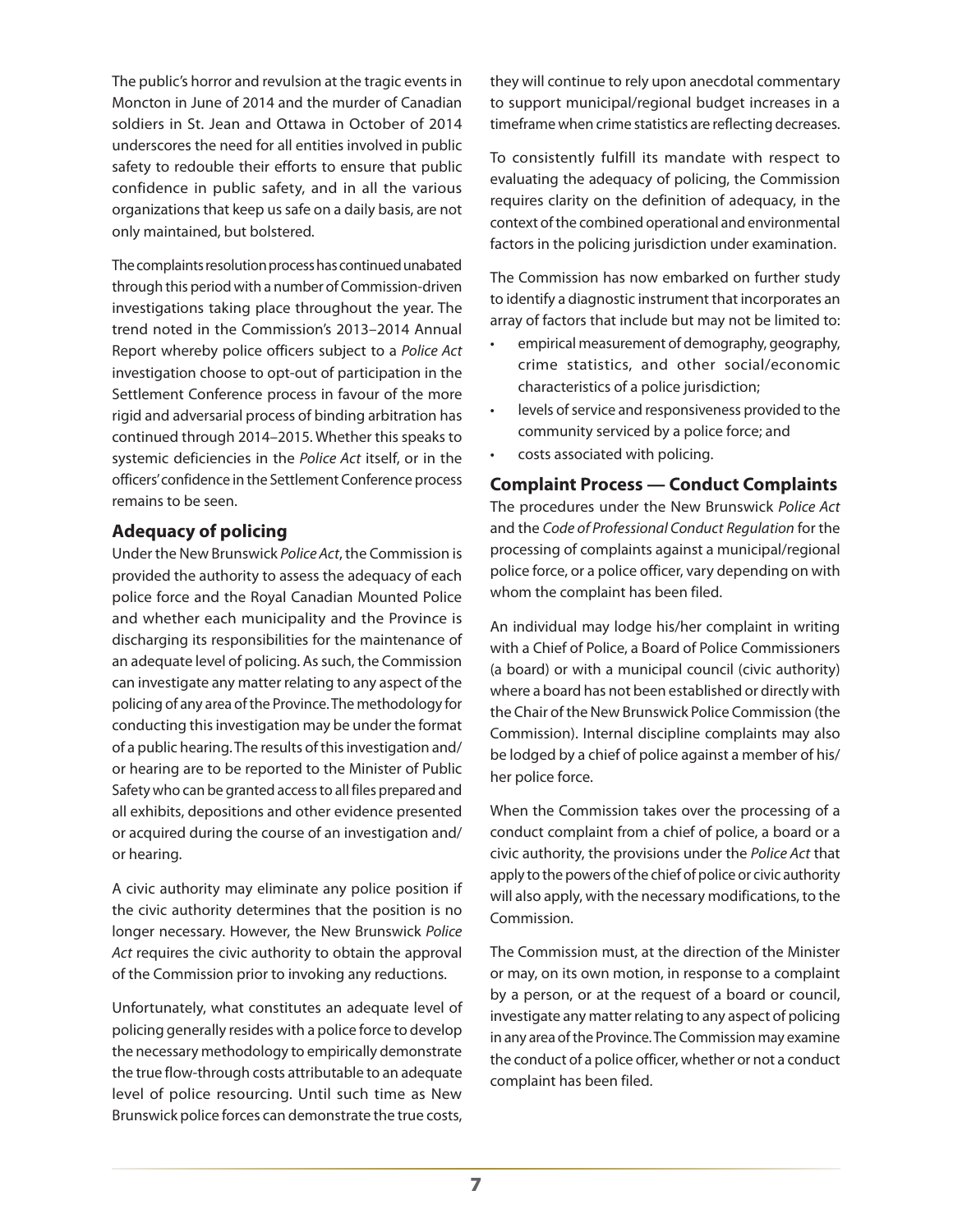### **Time limit for filing and processing of a conduct complaint**

A complaint must be lodged within one (1) year after the incident. The Commission may extend the time limit for the filing of a complaint if circumstances so warrant.

The period of time between the filing of a conduct complaint up to the time a member is served with a notice of settlement conference, if warranted, must not exceed six (6) months. However, if there are criminal allegations in relation to the conduct complaint, the *Police Act* investigation will be suspended until all criminal proceedings are concluded. The Commission will then authorize the resumption of the *Police Act* investigation and the processing of the conduct complaint shall be concluded within the required six (6) month period.

### **Characterization of the complaint and notifications**

When members of the public believe an officer has acted improperly, they may file their complaint directly with the Commission, and if they provide sufficient information, the Commission will immediately characterize the complaint and notify the complainant in writing of the decision on the characterization.

In normal circumstances the complaint will be referred to the chief of police in the region where the incident occurred or to the board or civic authority, where a board has not been established. The chief must notify the subject officer in writing of the substance of the allegation against him/her and the potential breach of the Code that is involved.

### **Police** *Code of Conduct*

The New Brunswick *Code of Professional Conduct Regulation — Police Act*, outlines the general provisions with respect to police misconduct. Under the principles of discipline and correction, the Regulation articulates not only the arbitration procedures but identifies the thirteen breaches that could result in disciplinary and corrective measures:

- **1.** Discreditable conduct
- **2.** Neglect of duty
- **3.** Deceit
- **4.** Improper disclosure of information
- **5.** Corrupt practice
- **6.** Abuse of authority
- **7.** Improper use and care of firearms
- **8.** Damage to police force property
- **9.** Misuse of intoxicating liquor or drugs in a manner prejudicial to duty
- **10.** Conduct constituting an offence (convicted of an offence rendering unfit to perform duties)
- **11.** Insubordination
- **12.** Party to a breach of the Code (accessory after the fact)
- **13.** Workplace harassment

### **Appointment of an investigator**

The chief must appoint an investigator with a superior rank to the officer who is the subject of the complaint. The Act stipulates that only one investigator may be appointed to ascertain if the allegations are supported.

Another option for the chief is to appoint an investigator from another police force or from the list established and maintained by the Commission under the *Police Act*.

Once the investigation is complete the chief must provide the Commission with a full investigation report. The chief will also provide the complainant and the subject officer with a "summary of the investigator's findings and conclusions". Depending on the outcome of the investigation, the matter may be concluded in the following manner under the *Police Act*:

- Summary dismissal
- Informal resolution
- Take no further action
- Settlement Conference
- **Arbitration Hearing**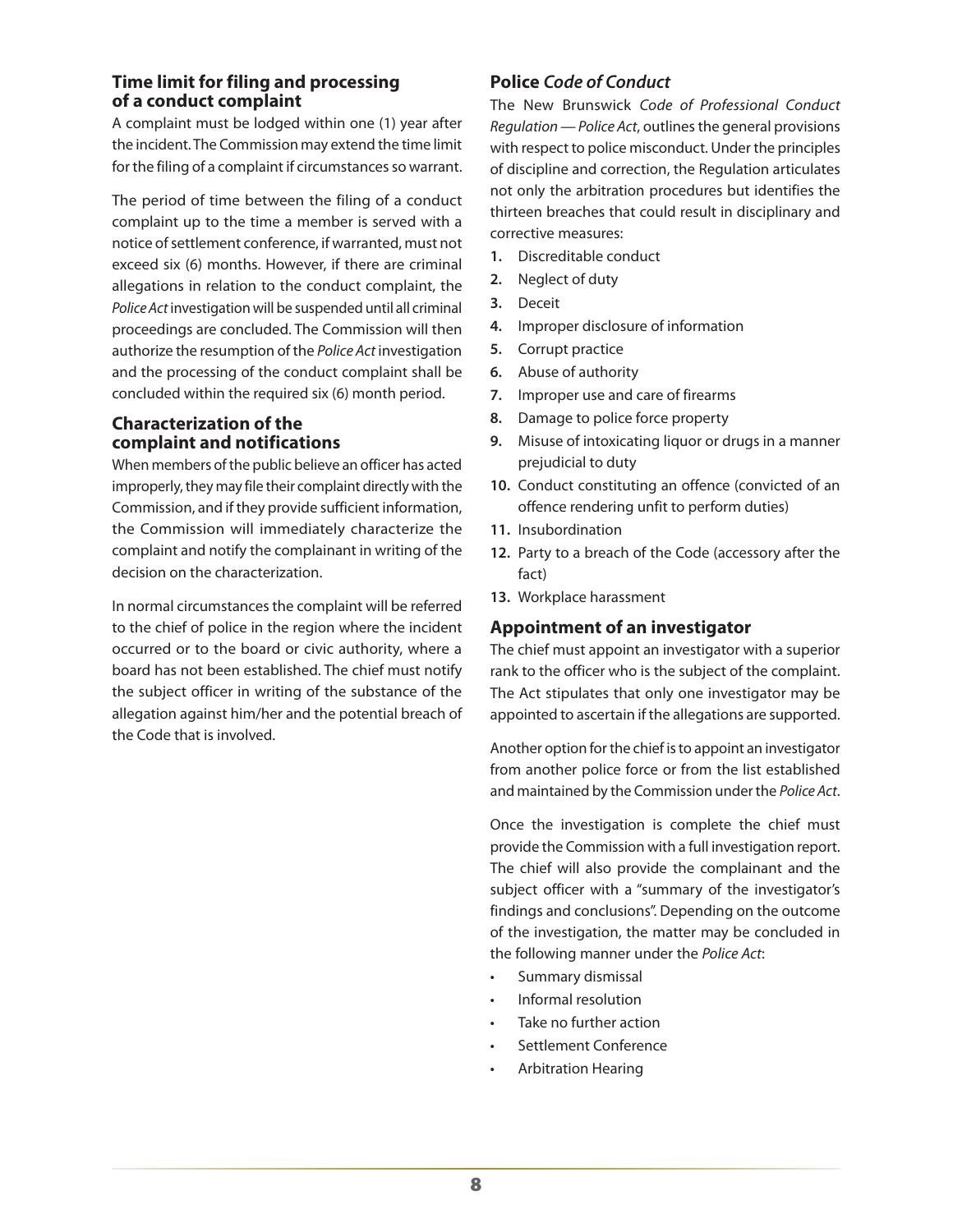The Commission must exercise its statutory oversight duties at all stages of resolution of the complaint up to and including the Settlement Conference process and this must occur within the maximum period prescribed of 6 months. Once a matter proceeds to an Arbitration Hearing, the Commission no longer has jurisdiction on the process. Nevertheless, the decision of the Arbitrator is posted on the Commission's website as those decisions are of a public nature.

If it is established that a police officer has committed a breach of the *Code of Professional Conduct*, the officer may be subject to one or more of the following disciplinary and corrective measures:

- a verbal reprimand:
- a written reprimand;
- a direction to undertake professional counselling or a treatment program;
- a direction to undertake special training or retraining;
- a direction to work under close supervision;
- a suspension without pay for a specified period of time;
- a reduction in rank: or
- dismissal.

If the officer subject of the disciplinary and corrective measures is found guilty of the misconduct alleged, the arbitrator may take into consideration past disciplinary hearings or court decisions submitted by either party as arguments with respect to an appropriate disciplinary and corrective measure.

#### **New Brunswick Police Commission assumes the processing of the conduct complaint**

If the Commission considers it to be in the public interest, and depending on the nature of the complaint, it may process a conduct complaint or take over the processing of a conduct complaint from a chief of police, a police board or a civic authority before it proceeds to an arbitration hearing.

### **False or misleading complaints and complaints made in bad faith**

These complaints are those that may lack a reasonable purpose or may be made to annoy and harass. They may be made in retribution for a police officer's legitimate interaction with an individual who is frustrated by the incident. Others may be repetitive complaints made after previous similar complaints were screened out.

#### **What are screened-out complaints?**

Often complaints are received that clearly cannot be acted upon. These complaints are subsequently "screened-out" of the Commission's investigative process. Screened-out complaints are those that are a duplicate complaint or a repetition of a complaint previously addressed. Some are clearly outside the jurisdiction of the Commission, such as complaints against members of the RCMP and others are clearly not about police policy, service or conduct. On occasion a complaint is filed after the one year statute of limitation but may be considered if the complainant can provide a reason for the delay in filing and the seriousness of the complaint merits examination. Other complaints that are screened-out may be ones that are clearly frivolous (trivial or lacks an air of reality) or vexatious, or where attempts to initially contact the complainant produced no response.

### **Complaints against a member of the RCMP**

When a complaint concerning the conduct of a member of the Royal Canadian Mounted Police is forwarded to the Commission, the Commission will give the complainant notice that the complaint is not within its jurisdiction and refer the complaint to the Commanding Officer of the Royal Canadian Mounted Police or to the Civilian Review and Complaints Commission for the RCMP (now referred to as the Civilian Review and Complaints Commission for the Royal Canadian Mounted Police).

### *Police Act* **amendments**

Since the new complaint process came into force on January 1, 2008, it has become evident to the Commission that there is a dire need of amendments to the *Police Act* and its *Code of Professional Conduct Regulation* as we continue to identify deficiencies. Until such time as those deficiencies are corrected, they will significantly impact the budget of the Commission and our ability to carry out our oversight mandate and potentially undermine public confidence in the police discipline process.

### **Public Complaint Process — Service or Policy Complaints**

The Commission also oversees the resolution of policy and service complaints which are dealt with by the civic authority, police board or the local chief of police.

### **Time limit for processing of a service or policy complaint**

Currently there is no time limit for the processing of a service or policy complaint. Nevertheless, the Commission adheres to the same time lines as when it processes a "conduct" complaint which is within six (6) months.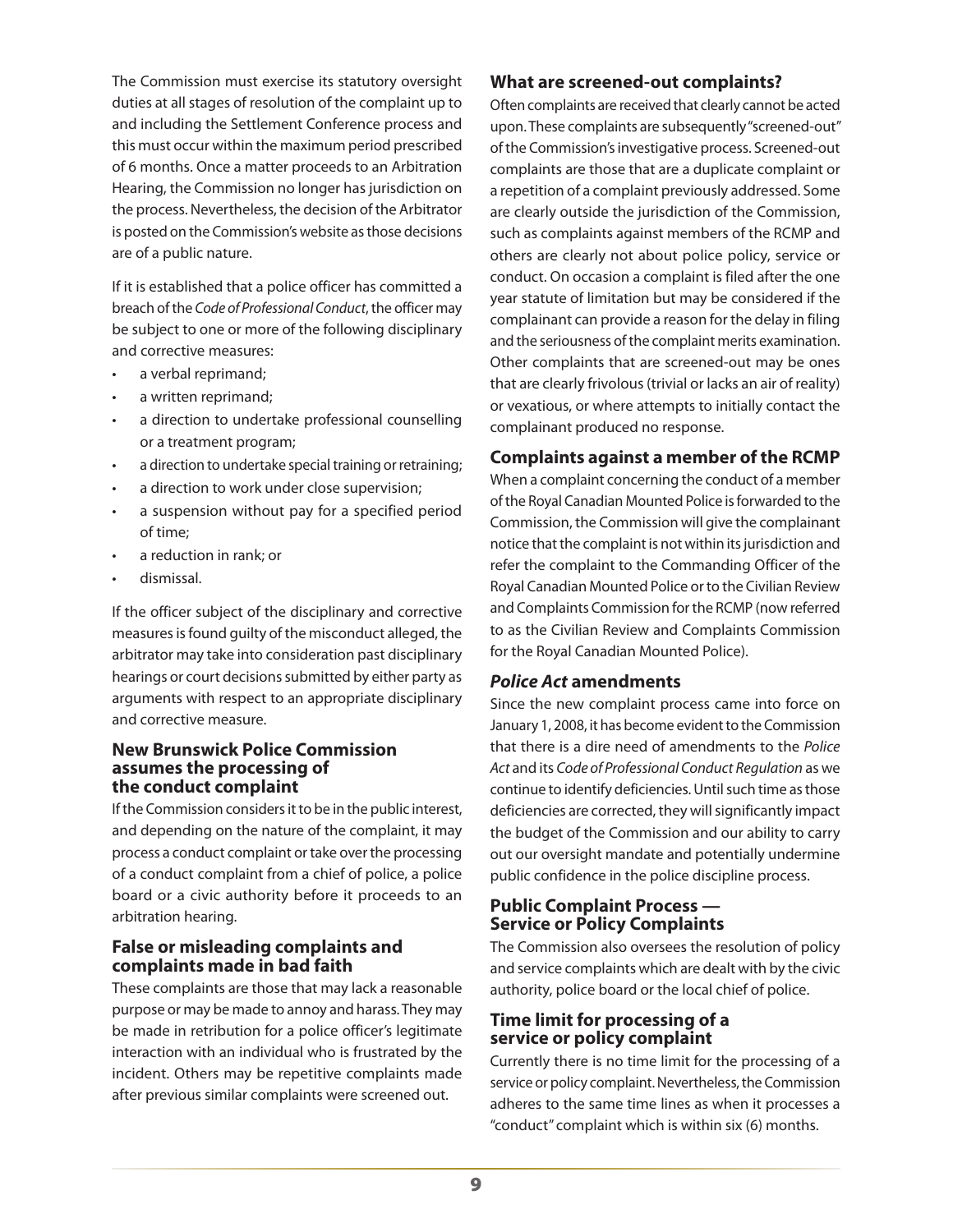### **Characterization of the complaint and notifications**

Once a service or policy complaint is received at the Commission, it is characterized and referred to the civic authority or police board for processing in consultation with the chief of police. The complainant is informed of the characterization and the disposition of the complaint. The result may be a need to create a new policy or revise an existing one in order to prevent a recurrence of the complaint.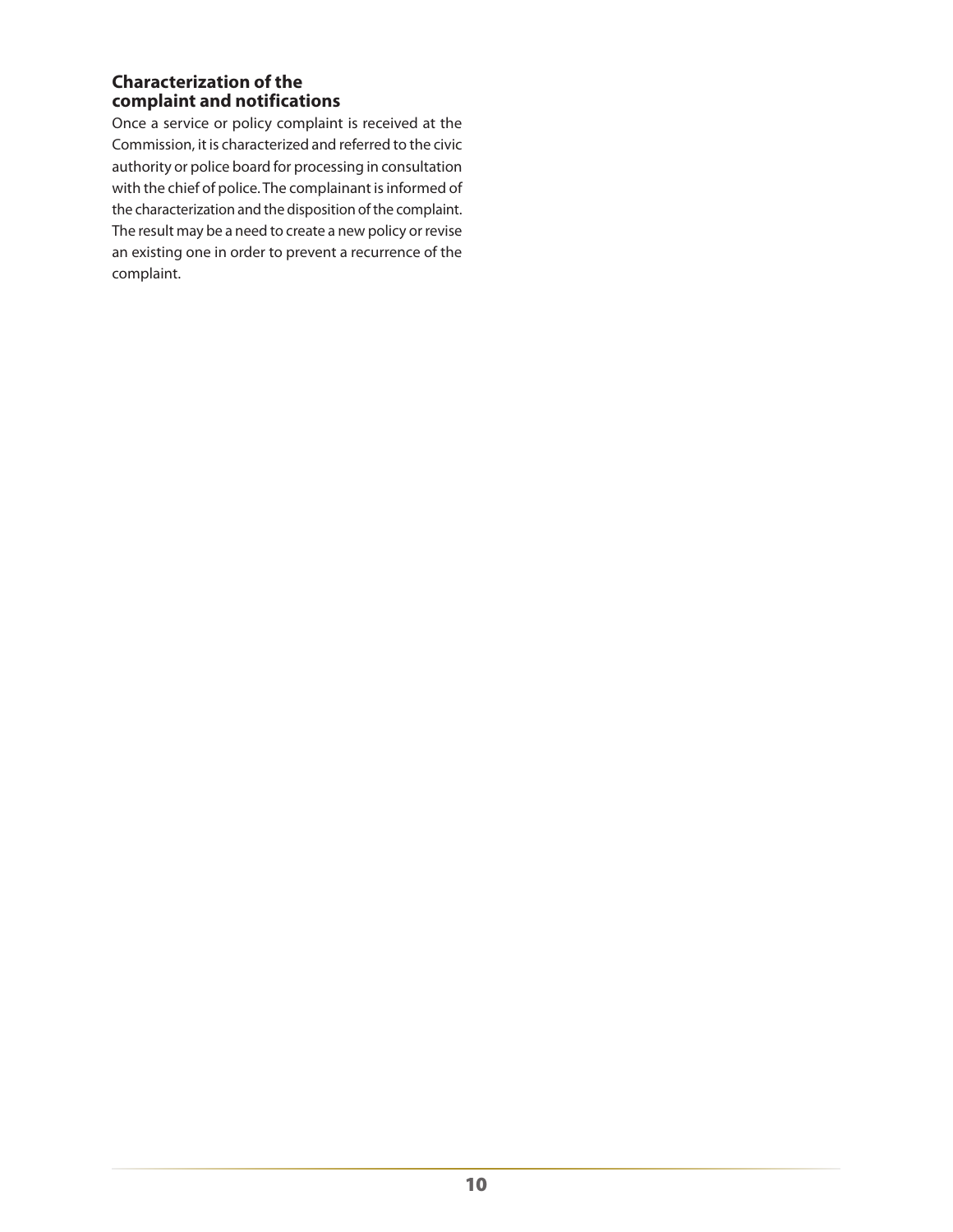### <span id="page-14-0"></span>**Statistics**

### **Preamble to tables of complaint files**

During fiscal year 2014–2015, the Commission received and monitored 60 files which consisted of complaints concerning the conduct of police officers, 2 files concerning complaints relative to the service and/or policy of a police force and 3 files that related to a combination of police officer conduct and the service and/or policy of the officer's police force.

Of the police officer conduct complaints, the vast majority were with respect to allegations that the subject officer abused his or her authority. A member of a police force

abuses his or her authority if the member without lawful authority, detains, arrests or searches a person or uses unnecessary force. Abuse of authority also pertains to the on duty comportment of a police officer when he or she uses language or acts in a manner that is discourteous, uncivil, abusive or insulting or tends to demean or show disrespect to a person. Behaviour can also be characterized as an abuse of authority when the officer harasses, intimidates or retaliates against a complainant.

| <b>COMPLAINT FILES</b>                                                                                                                                                                                                                                                                           | Bathurst       | <b>BNPP Regional</b> | Edmundston     | Fredericton | Grand Falls  | Kennebecasis Regional | Miramichi      | Saint John     | Woodstock    | Other disposition | <b>TOTAL</b>   |
|--------------------------------------------------------------------------------------------------------------------------------------------------------------------------------------------------------------------------------------------------------------------------------------------------|----------------|----------------------|----------------|-------------|--------------|-----------------------|----------------|----------------|--------------|-------------------|----------------|
| <b>Complaints filed with Commission</b>                                                                                                                                                                                                                                                          | 4              | 1                    | $\overline{2}$ | 5           | $\mathbf{0}$ | $\theta$              | $\overline{3}$ | $\overline{2}$ | $\mathbf{0}$ |                   | 17             |
| <b>Complaints filed with Police Force</b>                                                                                                                                                                                                                                                        | $\overline{2}$ | $\overline{2}$       | 3              | 11          | 0            | 1                     | 0              | 11             | $\mathbf{0}$ |                   | 30             |
| Other (see narrative below)                                                                                                                                                                                                                                                                      | $\mathbf{0}$   | $\theta$             | 0              | $\theta$    | $\mathbf{0}$ | $\theta$              | $\mathbf{0}$   | $\theta$       | $\mathbf 0$  | 13                | 13             |
| <b>Total complaint files</b>                                                                                                                                                                                                                                                                     | 6              | 3                    | 5              | 16          | $\mathbf{0}$ | $\mathbf{1}$          | $\overline{3}$ | 13             | $\bf{0}$     | 13                | 60             |
| Files outstanding (see narrative below)                                                                                                                                                                                                                                                          | 2              | 0                    | $\overline{2}$ | 7           | $\mathbf{0}$ | 1                     | 1              | $\overline{2}$ | $\theta$     |                   | 15             |
| <b>CONDUCT COMPLAINT FILES - Allegations</b>                                                                                                                                                                                                                                                     |                |                      |                |             |              |                       |                |                |              |                   |                |
| Officers subject to Police Act investigation                                                                                                                                                                                                                                                     | 6              | 1                    | 6              | 20          | 0            | 1                     | 4              | 18             | 0            |                   | 56             |
| Allegations from files concerning conduct                                                                                                                                                                                                                                                        | 5              | 2                    | 5              | 13          | 0            | $\theta$              | 3              | 29             | $\theta$     |                   | 57             |
| Total allegations received between April 1, 2014 and March 31, 2015                                                                                                                                                                                                                              | 5              | $\overline{2}$       | 5              | 13          | $\bf{0}$     | $\mathbf{0}$          | $\overline{3}$ | 29             | $\mathbf{0}$ |                   | 57             |
| <b>SERVICE/POLICY COMPLAINT FILES</b>                                                                                                                                                                                                                                                            |                |                      |                |             |              |                       |                |                |              |                   |                |
| # of files dealing with Policy                                                                                                                                                                                                                                                                   | 0              | 0                    | 0              | 0           | 0            | 0                     | 0              | 0              | $\mathbf{0}$ |                   | 0              |
| # of files dealing of Service                                                                                                                                                                                                                                                                    | 0              | $\theta$             | 0              | 0           | $\mathbf{0}$ | $\theta$              | $\mathbf{0}$   | $\overline{2}$ | 0            |                   | $\overline{2}$ |
| <b>Total Service/Policy complaint files</b>                                                                                                                                                                                                                                                      |                |                      |                |             |              |                       |                |                |              |                   | $\overline{2}$ |
| <b>COMBINATION CONDUCT AND SERVICE/POLICY COMPLAINT FILES</b>                                                                                                                                                                                                                                    |                |                      |                |             |              |                       |                |                |              |                   |                |
| <b>Combination of Conduct, Service/Policy Complaints</b>                                                                                                                                                                                                                                         | 0              | 0                    | 0              | 2           | 0            | $\mathbf{0}$          | 0              | 1              | $\mathbf{0}$ |                   | 3              |
| <b>Total Combination files</b>                                                                                                                                                                                                                                                                   |                |                      |                |             |              |                       |                |                |              |                   | $\overline{3}$ |
| "Other" denotes files that exceeds the time limit for filing of the complaint, complaints that are not within the enumerated breaches of the Code, that<br>are against other agencies such as the Royal Canadian Mounted Police, or government departments. These files are thus "screened out". |                |                      |                |             |              |                       |                |                |              |                   |                |
| "Files outstanding" are part of the total of 60 files. However, some were either awaiting the results of the investigation in order to determine the                                                                                                                                             |                |                      |                |             |              |                       |                |                |              |                   |                |

alleged breaches of the Code or were awaiting the conclusion of a Settlement Conference or an Arbitration Hearing at the time the statistics were prepared for fiscal year April 1, 2014 to March 31, 2015.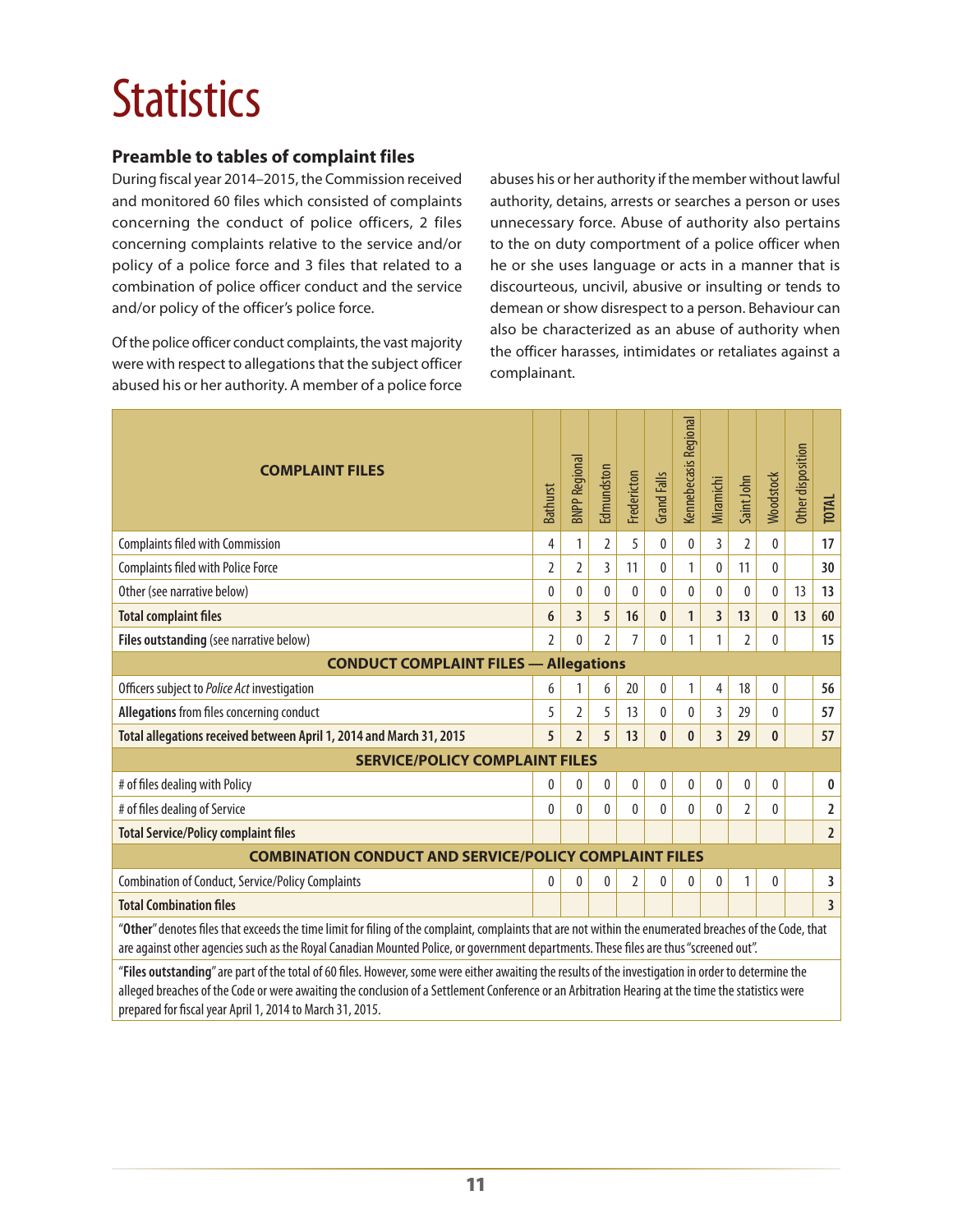| <b>CONDUCT COMPLAINTS - Breaches of the Code</b>                                                                                                                                                                                   | Bathurst       | <b>BNPP Regional</b> | Edmundston     | Fredericton  | Grand Falls | Kennebecasis Regional | Miramichi | Saint John | Woodstock | <b>TOTAL</b>   |
|------------------------------------------------------------------------------------------------------------------------------------------------------------------------------------------------------------------------------------|----------------|----------------------|----------------|--------------|-------------|-----------------------|-----------|------------|-----------|----------------|
| Discreditable conduct - 35(a)                                                                                                                                                                                                      | 0              | $\mathbf{0}$         | 1              | 1            | 0           | $\mathbf{0}$          | 1         | 4          | 0         | $\overline{7}$ |
| Neglect of duty - 35(b)                                                                                                                                                                                                            | $\overline{2}$ | 1                    | 0              | 2            | 0           | 0                     | 0         | 8          | 0         | 13             |
| Deceitful behavior - 35(c)                                                                                                                                                                                                         | $\overline{2}$ | $\mathbf{0}$         | 0              | 0            | 0           | 0                     | 0         | 1          | 0         | 3              |
| Improper disclosure of information - 35(d)                                                                                                                                                                                         | 0              | 1                    | 0              | $\mathbf{0}$ | 0           | 0                     | 0         | 0          | 0         | 1              |
| Corrupt practice - 35(e)                                                                                                                                                                                                           | 0              | 0                    | 0              | $\theta$     | 0           | 0                     | 0         | 0          | 0         | $\bf{0}$       |
| Abuse of authority - 35(f)                                                                                                                                                                                                         | 1              | $\mathbf{0}$         | 4              | 10           | 0           | 0                     | 2         | 8          | 0         | 25             |
| Improper use and care of firearms - 35(g)                                                                                                                                                                                          | 0              | 0                    | 0              | $\theta$     | 0           | 0                     | 0         | 0          | 0         | 0              |
| Damage police force property - 35(h)                                                                                                                                                                                               | 0              | $\Omega$             | 0              | $\theta$     | 0           | 0                     | 0         | 0          | 0         | 0              |
| Misuse intoxicating liquor or drugs - 35(i)                                                                                                                                                                                        | $\mathbf{0}$   | $\mathbf{0}$         | 0              | $\mathbf{0}$ | 0           | 0                     | 0         | 0          | 0         | $\bf{0}$       |
| Convicted of an offence $-35(j)$                                                                                                                                                                                                   | 0              | $\Omega$             | $\mathbf{0}$   | $\mathbf{0}$ | 0           | 0                     | 0         | 0          | 0         | 0              |
| Insubordinate behavior - 35(k)                                                                                                                                                                                                     | 0              | $\mathbf{0}$         | 0              | $\mathbf{0}$ | 0           | 0                     | 0         | 2          | 0         | $\overline{2}$ |
| Party to a breach - 35(I)                                                                                                                                                                                                          | $\theta$       | $\Omega$             | 0              | $\theta$     | 0           | 0                     | 0         | 0          | 0         | 0              |
| Workplace harassment - 35(m)                                                                                                                                                                                                       | 0              | $\mathbf{0}$         | 0              | $\theta$     | 0           | 0                     | 0         | 6          | 0         | 6              |
| <b>Total allegations</b>                                                                                                                                                                                                           | 5              | $\overline{2}$       | 5              | 13           | 0           | $\bf{0}$              | 3         | 29         | 0         | 57             |
| Note: Of the 60 complaint files, there were 57 alleged breaches of the Code.<br>Fifteen (15) files are outstanding and awaiting the results of the investigation in order to determine the number of alleged breaches of the Code. |                |                      |                |              |             |                       |           |            |           |                |
| <b>Files outstanding</b>                                                                                                                                                                                                           | 2              | 0                    | $\overline{2}$ | 7            | 0           |                       |           | 2          | 0         | 15             |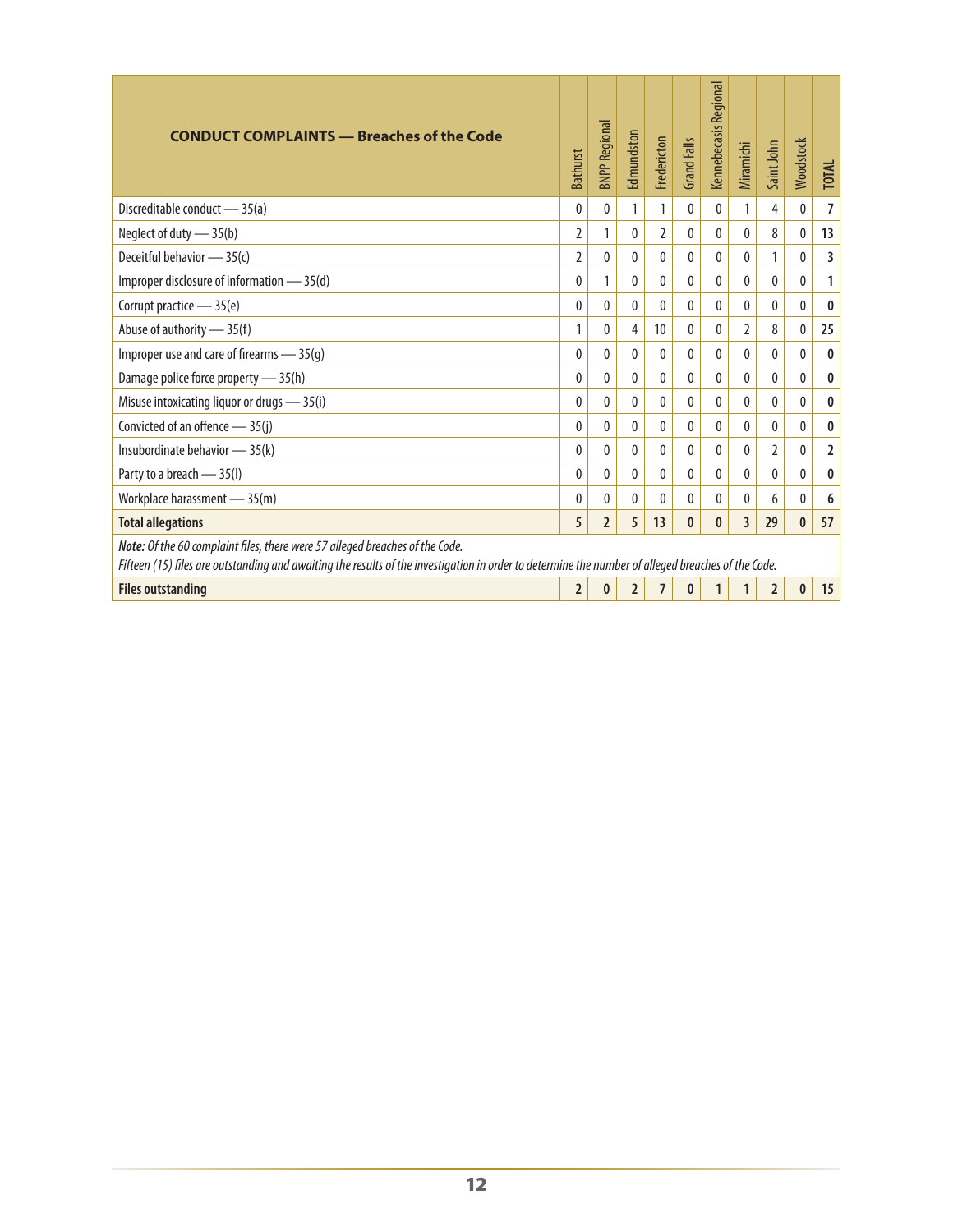| <b>CONDUCT COMPLAINTS - Disposition of allegations</b> | <b>Bathurst</b> | <b>BNPP Regional</b> | Edmundston   | Fredericton  | Grand Falls  | Kennebecasis Regional | Miramichi    | Saint John   | Woodstock    | <b>TOTAL</b>   |
|--------------------------------------------------------|-----------------|----------------------|--------------|--------------|--------------|-----------------------|--------------|--------------|--------------|----------------|
| Summary dismissal                                      | 1               | 0                    | 1            | 3            | 0            | 0                     |              | 7            | $\mathbf{0}$ | 13             |
| Informal resolution                                    |                 | 0                    | 0            | 3            | 0            | 0                     | 0            | 4            | 0            | 8              |
| No further action                                      | 3               | 1                    | 3            | 7            | 0            | 0                     | 2            | 7            | $\mathbf{0}$ | 23             |
| Settlement Conference                                  | 0               | 1                    |              | $\mathbf{0}$ | 0            | 0                     | 0            |              | $\theta$     | 9              |
| <b>Arbitration Hearing</b>                             | $\mathbf{0}$    | 0                    | 0            | $\mathbf{0}$ | 0            | 0                     | $1*$         | $\Omega$     | $\mathbf{0}$ | 1              |
| Withdrawn                                              | 0               | 0                    | 0            | $\Omega$     | $\theta$     | 0                     | 0            | 4            | $\theta$     | $\overline{4}$ |
| <b>Total</b>                                           | 5               | $\overline{2}$       | 5            | 13           | 0            | 0                     | 4            | 29           | $\bf{0}$     | 58             |
| Files outstanding this fiscal year                     | 2               | 0                    | 2            | 7            | 0            | 1                     |              | 2            | 0            | 15             |
| Settlement Conference - Pending previous               | $\mathbf{1}$    | $\mathbf{0}$         | $\mathbf{0}$ | 1            | $\mathbf{0}$ | 0                     | $\mathbf{0}$ | $\mathbf{0}$ | $\mathbf{0}$ | $\overline{2}$ |
| Arbitration Hearing - Pending previous                 | $\mathbf{0}$    | 1                    | $\mathbf{0}$ | $\mathbf{1}$ | $\theta$     | $\mathbf{0}$          | 0            | $\theta$     |              | 3              |

"**Files outstanding**" are part of the total of 60 files. However, some were either awaiting the results of the investigation in order to determine the alleged breaches of the Code or were awaiting the conclusion of a Settlement Conference or an Arbitration Hearing at the time the statistics were prepared for fiscal year April 1, 2014 to March 31, 2015.

"**Settlement Conference — Pending previous**" and "**Arbitration Hearing — Pending previous**" are complaint files which were either started this year or in previous fiscal years and not concluded by the time the statistics were prepared.

A "**settlement conference**" is an opportunity for an officer who is alleged to have breached a section of the Code to respond to the alleged breach and to reach an agreement with the Chief or the Commission concerning disciplinary and corrective measures. This fiscal year there were three (3) officers who attended a settlement conference for breaching a total of nine sections of the *Code of Professional Conduct* whereby they engaged in discreditable conduct, improperly disclosed information, neglected their duties and engaged in insubordination. The disciplinary and corrective measures for those breaches consisted of written reprimands, an order to follow a "Note Taking Course", the issuance of an apology to the Chief of Police; and the issuance of an apology to the officer's Supervisor.

An "**arbitration hearing**" is when an officer has breached the *Code of Professional Conduct* and either did not present himself/herself to a Settlement Conference or when the Chief and the officer failed to reach an agreement on suitable disciplinary or corrective measures within a reasonable period of time. The subject officer is then served with a Notice of Arbitration Hearing. The subject officer then appears before an Arbitrator and if the Arbitrator finds, on a balance of probability, that the subject officer is guilty of a breach of the Code, the arbitrator may impose any disciplinary or corrective measure prescribed by regulation. For past and present decisions, please refer to our website at the following link: http://www.nbpolicecommission. ca/site/en/decisions/arbitration-hearings.

\* This Arbitration stems from a complaint filed in the 2013-2014 reporting year.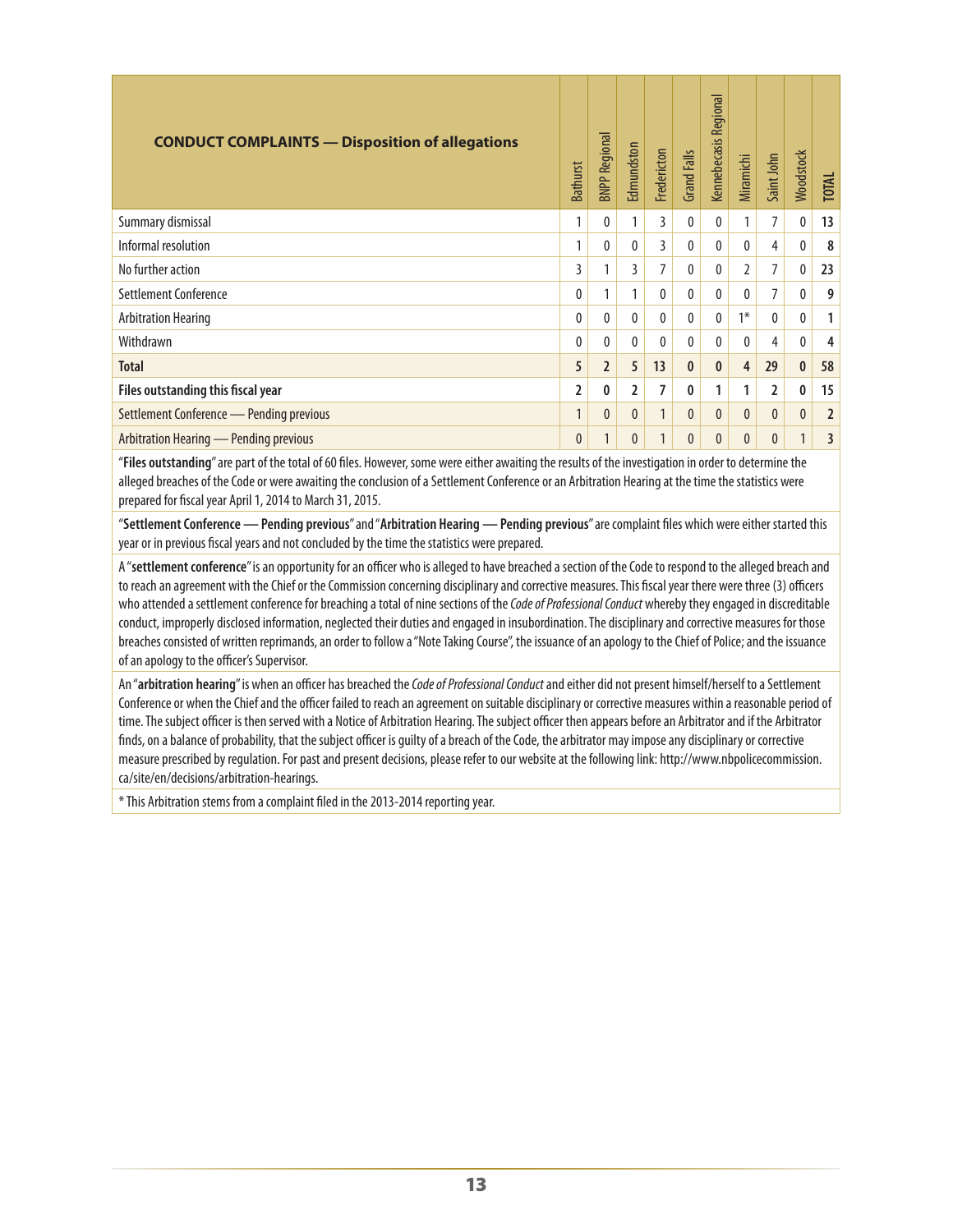## <span id="page-17-0"></span>Financial information

Fiscal year 2014–2015 also witnessed significant pressures upon the Commission's limited financial resources, uniquely due to increased costs incurred within the professional/ legal services category of expenditures contained in the "Other Services" expenditure group. While the fees charged by the Commission's legal representatives have not increased, the volume of legal proceedings and research, which included a full-blown judicial review process, was significantly greater this past year.

In the past, the Commission had a long-standing agreement with the Department of Public Safety whereby the latter would cover the Commission's unforecasted and unanticipated over-expenditures. Prior to this reporting period, this agreement was rarely invoked.

During this period, the Commission provided frequent and early updates as soon as it became apparent that it would incur an over-expenditure.

### **Status Report by Program/Primary**

**Fiscal year ending March 31, 2015 (\$000)**

|                                                                                                                                                                                        | <b>Budget</b> | <b>Actuals</b> |  |  |  |  |  |  |
|----------------------------------------------------------------------------------------------------------------------------------------------------------------------------------------|---------------|----------------|--|--|--|--|--|--|
| - Personnel services                                                                                                                                                                   | 245,600       | 220,137        |  |  |  |  |  |  |
| - Other services                                                                                                                                                                       | 102,800       | 210,603        |  |  |  |  |  |  |
| - Materials and supplies                                                                                                                                                               | 6,600         | 6,355          |  |  |  |  |  |  |
| - Property and equipment                                                                                                                                                               | 5,000         | 4,553          |  |  |  |  |  |  |
| <b>Total</b>                                                                                                                                                                           | 360,000       | 441,648        |  |  |  |  |  |  |
| The Commission overspent its budget in "Other Services" as a result of<br>costs incurred for legal fees and research as well as costs associated<br>with ongoing arbitration hearings. |               |                |  |  |  |  |  |  |